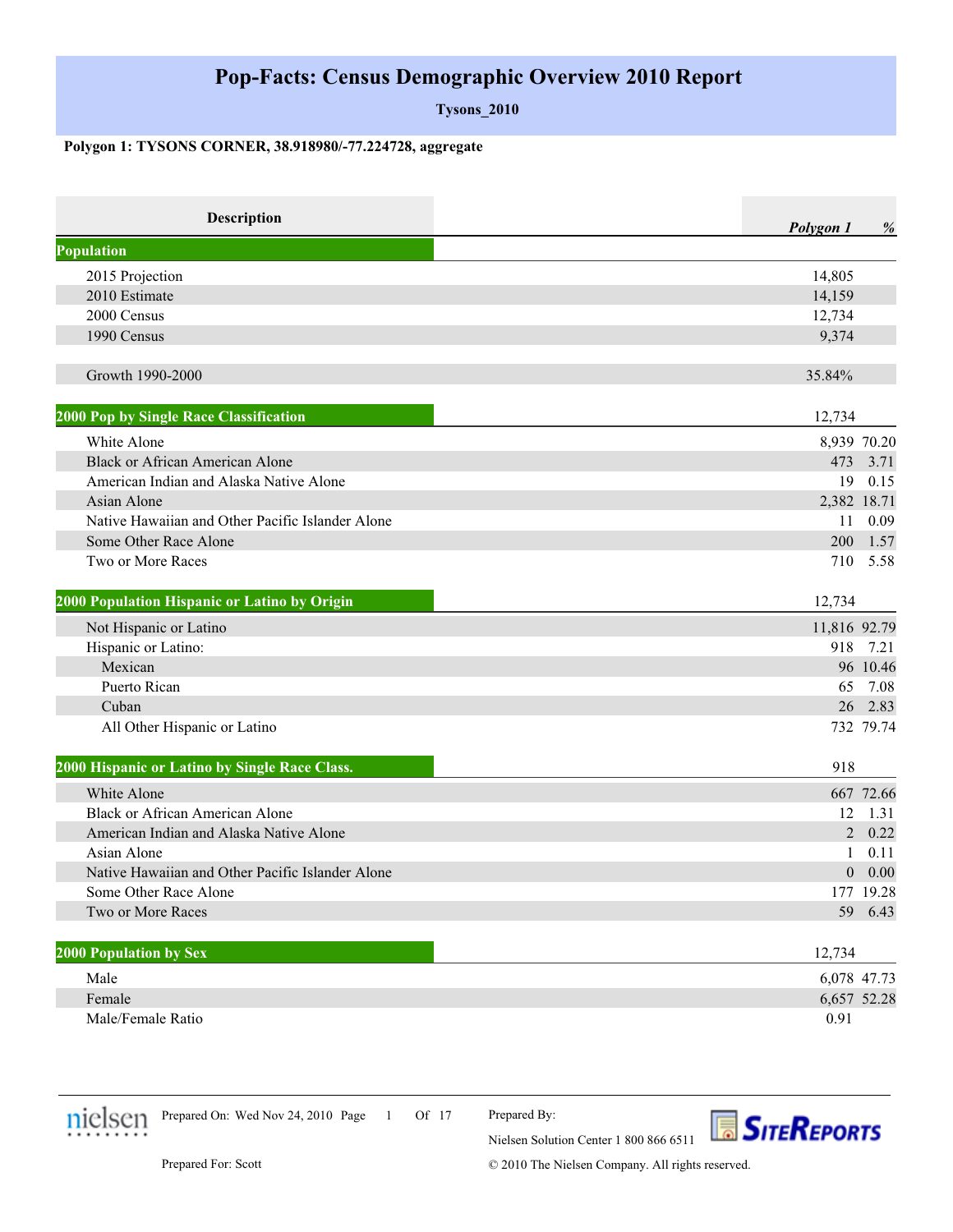**Tysons\_2010**

### **Polygon 1: TYSONS CORNER, 38.918980/-77.224728, aggregate**

| Description                                             | Polygon 1<br>%                                                               |
|---------------------------------------------------------|------------------------------------------------------------------------------|
| 2000 Population by Age                                  | 12,734                                                                       |
| Age $0 - 4$                                             | 4.45<br>567                                                                  |
| Age 5 - 9                                               | 465<br>3.65                                                                  |
| Age 10 - 14                                             | 427<br>3.35                                                                  |
| Age 15 - 17                                             | 2.29<br>292                                                                  |
| Age 18 - 20                                             | 263<br>2.07                                                                  |
| Age 21 - 24                                             | 877<br>6.89                                                                  |
| Age 25 - 34                                             | 3,460 27.17                                                                  |
| Age 35 - 44                                             | 2,216 17.40                                                                  |
| Age 45 - 54                                             | 1,612 12.66                                                                  |
| Age 55 - 64                                             | 1,116 8.76                                                                   |
| Age 65 - 74                                             | 771<br>6.05                                                                  |
| Age 75 - 84                                             | 554 4.35                                                                     |
| Age 85 and over                                         | 115 0.90                                                                     |
| Age 16 and over                                         | 11,175 87.76                                                                 |
| Age 18 and over                                         | 10,984 86.26                                                                 |
| Age 21 and over                                         | 10,721 84.19                                                                 |
| Age 65 and over                                         | 1,440 11.31                                                                  |
| 2000 Median Age                                         | 35.08                                                                        |
| 2000 Average Age<br>2000 Male Population by Age         | 38.20<br>6,078                                                               |
| Age 0 - 4                                               | 301<br>4.95                                                                  |
| Age 5 - 9                                               | 236<br>3.88                                                                  |
| Age 10 - 14                                             | 219<br>3.60                                                                  |
| Age 15 - 17                                             | 138<br>2.27                                                                  |
| Age 18 - 20                                             | 2.42<br>147                                                                  |
| Age 21 - 24                                             | 396<br>6.52                                                                  |
| Age 25 - 34                                             | 1,742 28.66                                                                  |
| Age 35 - 44                                             | 1,104 18.16                                                                  |
| Age 45 - 54                                             | 730 12.01                                                                    |
| Age 55 - 64                                             | 8.29<br>504                                                                  |
| Age 65 - 74                                             | 325<br>5.35                                                                  |
| Age 75 - 84                                             | 195<br>3.21                                                                  |
| Age 85 and over                                         | 41<br>0.67                                                                   |
| 2000 Median Age, Male                                   | 34.19                                                                        |
|                                                         |                                                                              |
| 2000 Average Age, Male                                  | 36.80                                                                        |
| Prepared On: Wed Nov 24, 2010 Page<br>Of 17<br>2<br>SPT | Prepared By:<br><b>SITEREPORTS</b><br>Nielsen Solution Center 1 800 866 6511 |
| Prepared For: Scott                                     | © 2010 The Nielsen Company. All rights reserved.                             |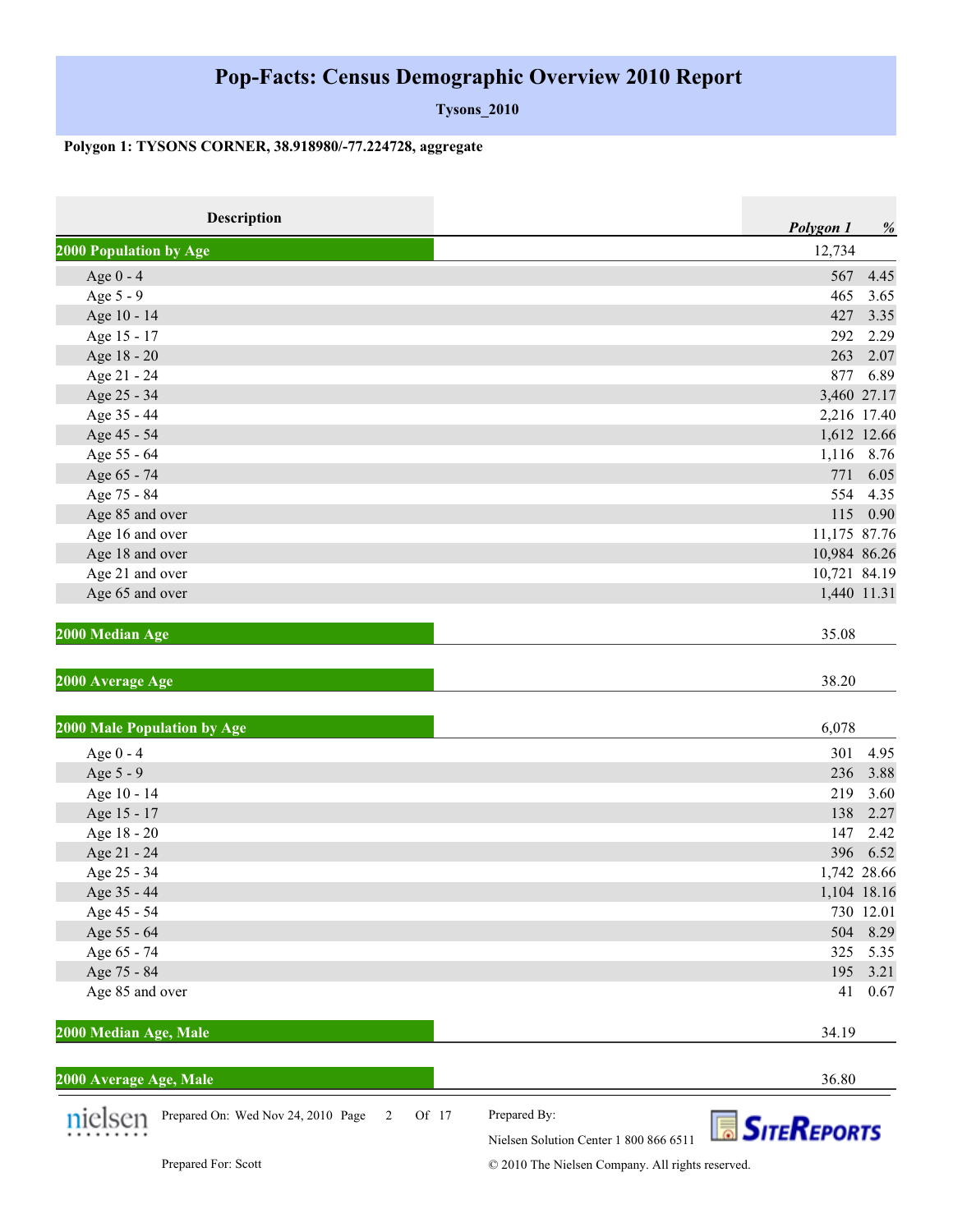**Tysons\_2010**

#### **Polygon 1: TYSONS CORNER, 38.918980/-77.224728, aggregate**

| <b>Description</b>                        | Polygon 1 | %           |
|-------------------------------------------|-----------|-------------|
| <b>2000 Female Population by Age</b>      | 6,657     |             |
| Age $0 - 4$                               | 267       | 4.01        |
| Age 5 - 9                                 | 228       | 3.42        |
| Age 10 - 14                               | 208       | 3.12        |
| Age 15 - 17                               | 154       | 2.31        |
| Age 18 - 20                               | 117       | 1.76        |
| Age 21 - 24                               | 481       | 7.23        |
| Age 25 - 34                               |           | 1,718 25.81 |
| Age 35 - 44                               |           | 1,112 16.70 |
| Age 45 - 54                               |           | 882 13.25   |
| Age 55 - 64                               |           | 612 9.19    |
| Age 65 - 74                               | 445       | 6.68        |
| Age 75 - 84                               | 359       | 5.39        |
| Age 85 and over                           | 74        | 1.11        |
| 2000 Median Age, Female                   | 36.40     |             |
| 2000 Average Age, Female                  | 39.50     |             |
| 2000 Population Age 15+ by Marital Status | 11,414    |             |
| Total, Never Married                      |           | 4,126 36.15 |
| Males, Never Married                      |           | 2,119 18.56 |
| Females, Never Married                    |           | 2,007 17.58 |
| Married, Spouse present                   |           | 4,631 40.57 |
| Married, Spouse absent                    |           | 613 5.37    |
| Widowed                                   | 604       | 5.29        |
| Males, Widowed                            | 106       | 0.93        |
| Female, Widowed                           | 498       | 4.36        |
| Divorced                                  |           | 1,440 12.62 |
| Males, Divorced                           |           | 546 4.78    |
| Female, Divorced                          |           | 894 7.83    |



Prepared On: Wed Nov 24, 2010 Page 3 Of 17

Prepared By:

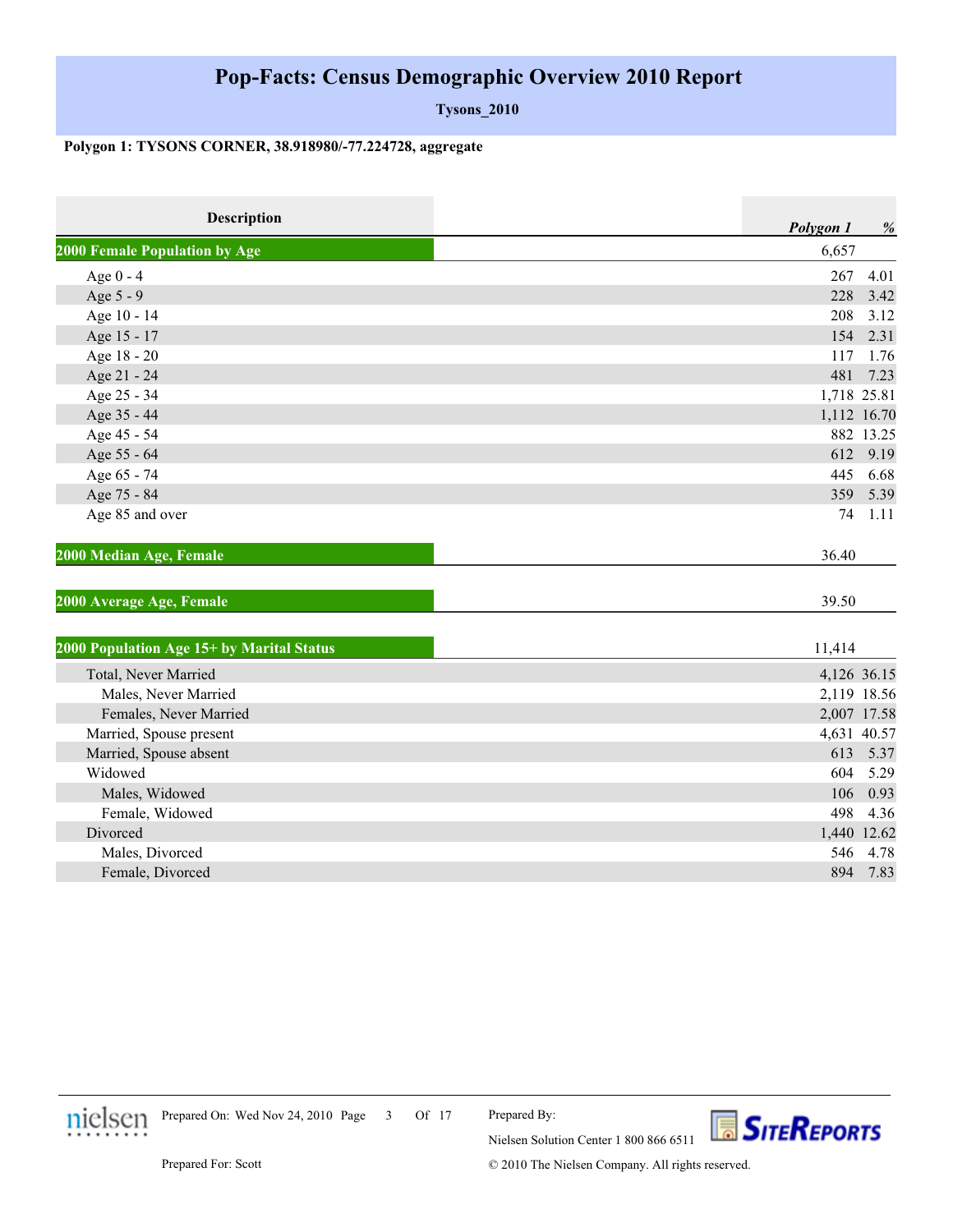**Tysons\_2010**

#### **Polygon 1: TYSONS CORNER, 38.918980/-77.224728, aggregate**

| <b>Description</b>                                | Polygon 1 | %           |
|---------------------------------------------------|-----------|-------------|
| 2000 Population Age 25+ by Educational Attainment | 9,843     |             |
| Less than 9th grade                               | 213       | 2.16        |
| Some High School, no diploma                      | 314       | 3.19        |
| High School Graduate (or GED)                     | 967       | 9.82        |
| Some College, no degree                           |           | 1,410 14.32 |
| Associate Degree                                  | 277       | 2.81        |
| <b>Bachelor's Degree</b>                          |           | 3,969 40.32 |
| Master's Degree                                   |           | 2,068 21.01 |
| Professional School Degree                        | 452       | 4.59        |
| Doctorate Degree                                  |           | 344 3.49    |
|                                                   |           |             |
| <b>Households</b>                                 |           |             |
| 2015 Projection                                   | 7,869     |             |
| 2010 Estimate                                     | 7,530     |             |
| 2000 Census                                       | 6,809     |             |
| 1990 Census                                       | 4,895     |             |
| Growth 1990-2000                                  | 39.10%    |             |
| 2000 Households by Household Type                 | 6,809     |             |
| Family Households                                 |           | 2,947 43.28 |
| Nonfamily Households                              |           | 3,861 56.70 |
| <b>2000 Group Quarters Population</b>             | 1         |             |
| 2000 Households Hispanic or Latino                |           | 357 5.24    |
|                                                   |           |             |
| 2000 Households by Household Size                 | 6,809     |             |
| 1-person household                                |           | 3,111 45.69 |
| 2-person household                                |           | 2,373 34.85 |
| 3-person household                                |           | 710 10.43   |
| 4-person household                                | 428       | 6.29        |
| 5-person household                                | 123       | 1.81        |
| 6-person household                                | 40        | 0.59        |
| 7 or more person household                        | 23        | 0.34        |
| 2000 Average Household Size                       | 1.87      |             |



Prepared On: Wed Nov 24, 2010 Page 4 Of 17

Prepared By:

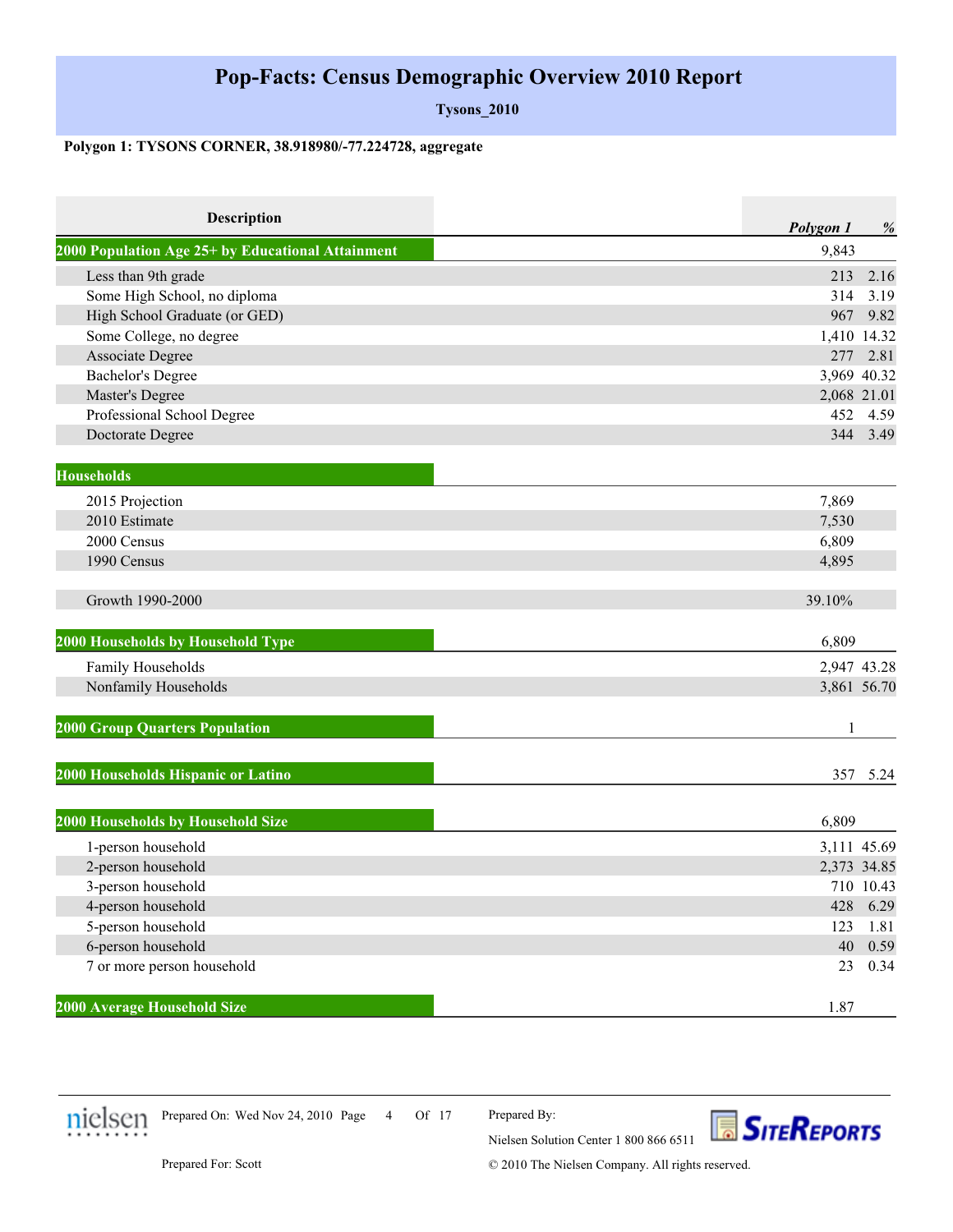**Tysons\_2010**

#### **Polygon 1: TYSONS CORNER, 38.918980/-77.224728, aggregate**

| <b>Description</b>                            | Polygon 1   | %         |
|-----------------------------------------------|-------------|-----------|
| 2000 Households by Household Income           | 6,843       |           |
| Income Less than \$15,000                     | 598         | 8.74      |
| Income \$15,000 - \$24,999                    | 353         | 5.16      |
| Income \$25,000 - \$34,999                    | 351         | 5.13      |
| Income \$35,000 - \$49,999                    |             | 834 12.19 |
| Income \$50,000 - \$74,999                    | 1,715 25.06 |           |
| Income \$75,000 - \$99,999                    | 1,087 15.88 |           |
| Income \$100,000 - \$149,999                  | 1,064 15.55 |           |
| Income \$150,000 - \$249,999                  | 681         | 9.95      |
| Income \$250,000 - \$499,999                  | 127         | 1.86      |
| Income \$500,000 or more                      | 34          | 0.50      |
| 2000 Average Household Income                 | \$84,570    |           |
| 2000 Median Household Income                  | \$68,743    |           |
| 2000 Per Capita Income                        | \$45,033    |           |
| 2000 Household Type, Presence of Own Children | 6,809       |           |
| Married-Couple Family, own children           |             | 789 11.59 |
| Married-Couple Family, no own children        | 1,505 22.10 |           |
| Male Householder, own children                |             | 44 0.65   |
| Male Householder, no own children             | 126         | 1.85      |
| Female Householder, own children              | 223         | 3.28      |
| Female Householder, no own children           | 260         | 3.82      |
| Non Family Household, 2+ Persons              |             | 750 11.01 |
| Household, 1-Person                           | 3,111 45.69 |           |



Prepared On: Wed Nov 24, 2010 Page 5 Of 17

Prepared By:

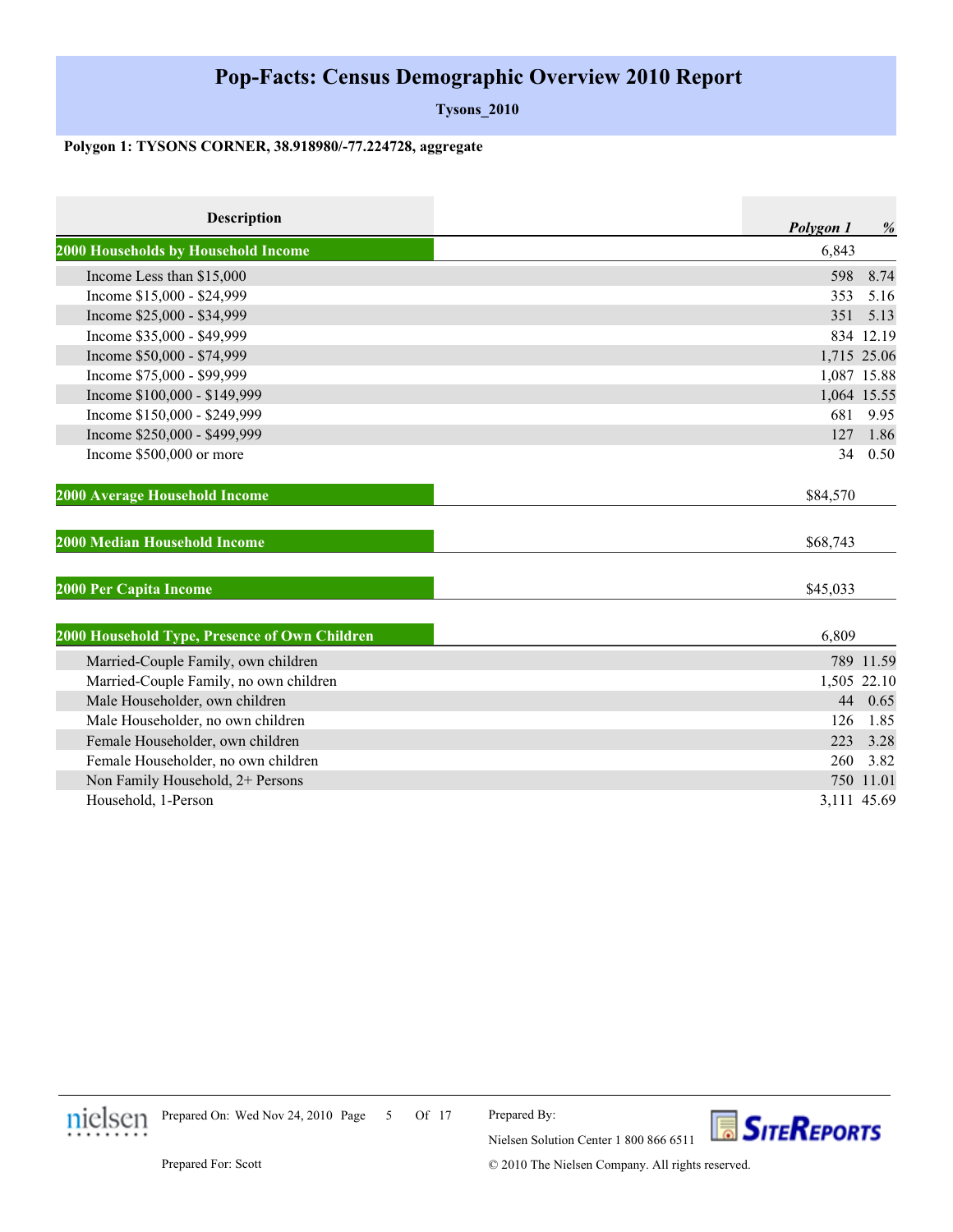**Tysons\_2010**

#### **Polygon 1: TYSONS CORNER, 38.918980/-77.224728, aggregate**

| <b>Description</b>                           | Polygon 1<br>% |
|----------------------------------------------|----------------|
| 2000 Households by Presence of People        | 6,809          |
| HHs with 1 or more People under Age 18:      | 1,116 16.39    |
| Married-Couple Family                        | 804 11.81      |
| Other Family, Male Householder               | 54<br>0.79     |
| Other Family, Female Householder             | 248<br>3.64    |
| Nonfamily, Male Householder                  | 0.10<br>7      |
| Nonfamily, Female Householder                | 3 0.04         |
| Households no People under Age 18:           | 5,693 83.61    |
| Married-Couple Family                        | 1,490 21.88    |
| Other Family, Male Householder               | 117 1.72       |
| Other Family, Female Householder             | 235<br>3.45    |
| Nonfamily, Male Householder                  | 1,791 26.30    |
| Nonfamily, Female Householder                | 2,061 30.27    |
| 2000 Households by Number of Vehicles        | 6,809          |
| No Vehicles                                  | 5.46<br>372    |
| 1 Vehicle                                    | 3,664 53.81    |
| 2 Vehicles                                   | 2,249 33.03    |
| 3 Vehicles                                   | 389<br>5.71    |
| 4 Vehicles                                   | 69<br>1.01     |
| 5 or more Vehicles                           | 56<br>0.82     |
| <b>2000 Average Number of Vehicles</b>       | 1.46           |
| <b>2000 Families by Poverty Status</b>       | 2,898          |
| <b>Income At or Above Poverty Level:</b>     |                |
| 2000 Pop At/Above Pov, No Kids               | 1,817 62.70    |
| 2000 Pop At/Above Pov, Own Kids              | 883 30.47      |
| <b>Income Below Poverty Level:</b>           |                |
| 2000 Pop Below Pov, No Kids                  | 76 2.62        |
| 2000 Pop Below Pov, Own Kids                 | 121<br>4.18    |
| 2000 Population Age 16+ by Employment Status | 11,302         |
| In Armed Forces                              | 0.23<br>26     |
| Civilian - Employed                          | 8,228 72.80    |
| Civilian - Unemployed                        | 205<br>1.81    |
| Not in Labor Force                           | 2,843 25.15    |



Prepared On: Wed Nov 24, 2010 Page 6 Of 17

Prepared By:

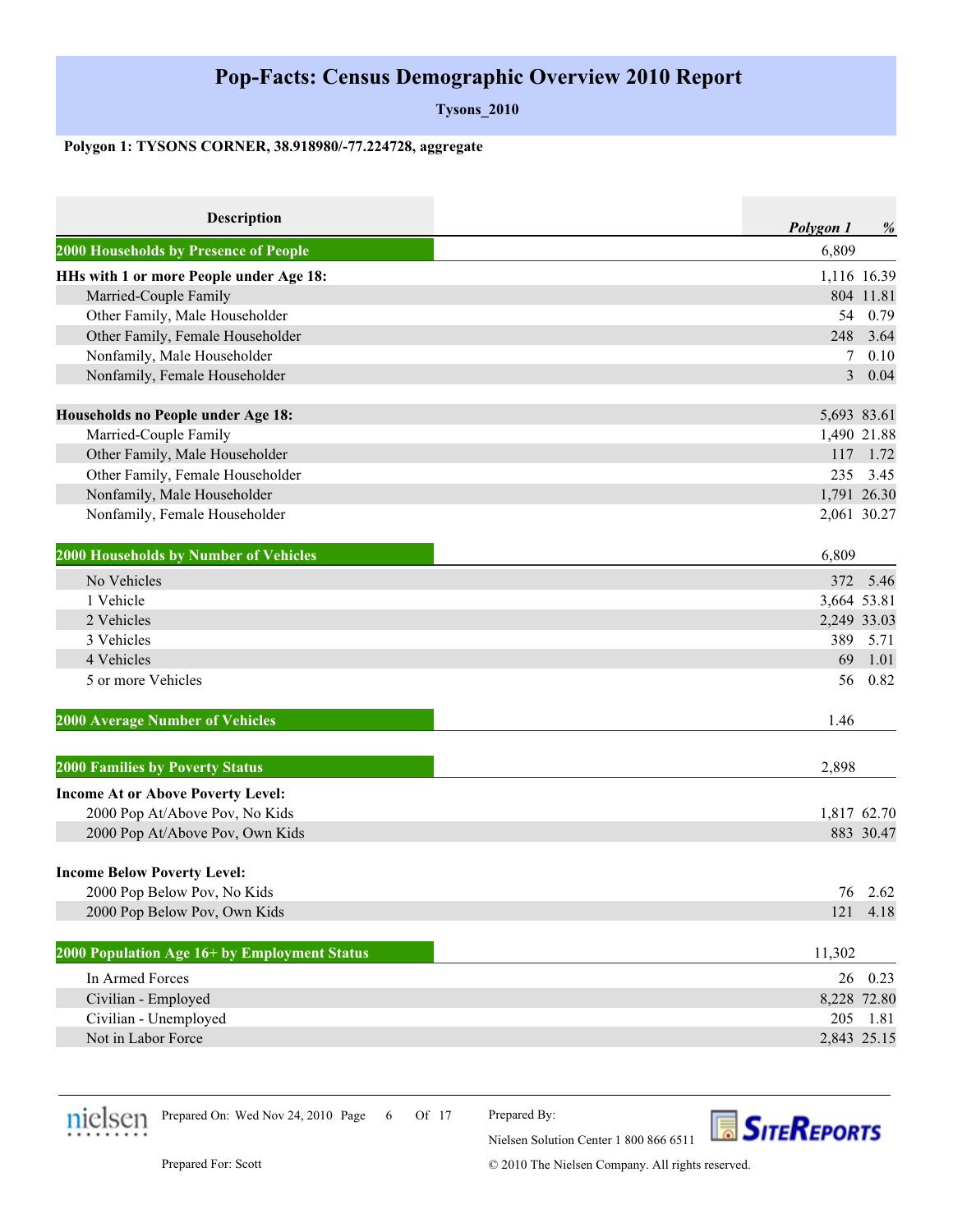**Tysons\_2010**

#### **Polygon 1: TYSONS CORNER, 38.918980/-77.224728, aggregate**

| Description                                    | Polygon 1      | %         |
|------------------------------------------------|----------------|-----------|
| 2000 Est. Civ Employed Pop 16+ by Occupation   | 8,228          |           |
| Architect/Engineer                             | 243            | 2.95      |
| Arts/Entertain/Sports                          | 353            | 4.29      |
| <b>Building Grounds Maint</b>                  | 81             | 0.98      |
| <b>Business/Financial Ops</b>                  | 1,093 13.28    |           |
| Community/Soc Svcs                             | 93             | 1.13      |
| Computer/Mathematical                          | 1,311 15.93    |           |
| Construction/Extraction                        | 90             | 1.09      |
| Edu/Training/Library                           | 389            | 4.73      |
| Farm/Fish/Forestry                             | $\overline{3}$ | 0.04      |
| Food Prep/Serving                              | 190            | 2.31      |
| Health Practitioner/Tec                        | 238            | 2.89      |
| Healthcare Support                             | 66             | 0.80      |
| Maintenance Repair                             | 57             | 0.69      |
| Legal                                          | 180            | 2.19      |
| Life/Phys/Soc Science                          | 147            | 1.79      |
| Management                                     | 1,651 20.07    |           |
| Office/Admin Support                           |                | 848 10.31 |
| Production                                     | 47             | 0.57      |
| <b>Protective Sycs</b>                         | 104            | 1.26      |
| Sales/Related                                  | 768            | 9.33      |
| Personal Care/Svc                              | 199            | 2.42      |
| Transportation/Moving                          | 79             | 0.96      |
| 2000 Pop. Age 16+ by Occupation Classification | 8,228          |           |
| <b>Blue Collar</b>                             | 273            | 3.32      |
| White Collar                                   | 7,312 88.87    |           |
| Service and Farm                               |                | 642 7.80  |
| 2000 Workers Age 16+, Transportation To Work   | 8,172          |           |
| Drove Alone                                    | 6,723 82.27    |           |
| Car Pooled                                     | 532            | 6.51      |
| Public Transportation                          | 416            | 5.09      |
| Walked                                         | 246            | 3.01      |
| Bicycle                                        | $\mathbf{1}$   | 0.01      |
| Other Means                                    | 28             | 0.34      |
| Worked at Home                                 | 227            | 2.78      |



Prepared On: Wed Nov 24, 2010 Page 7 Of 17

Prepared By:

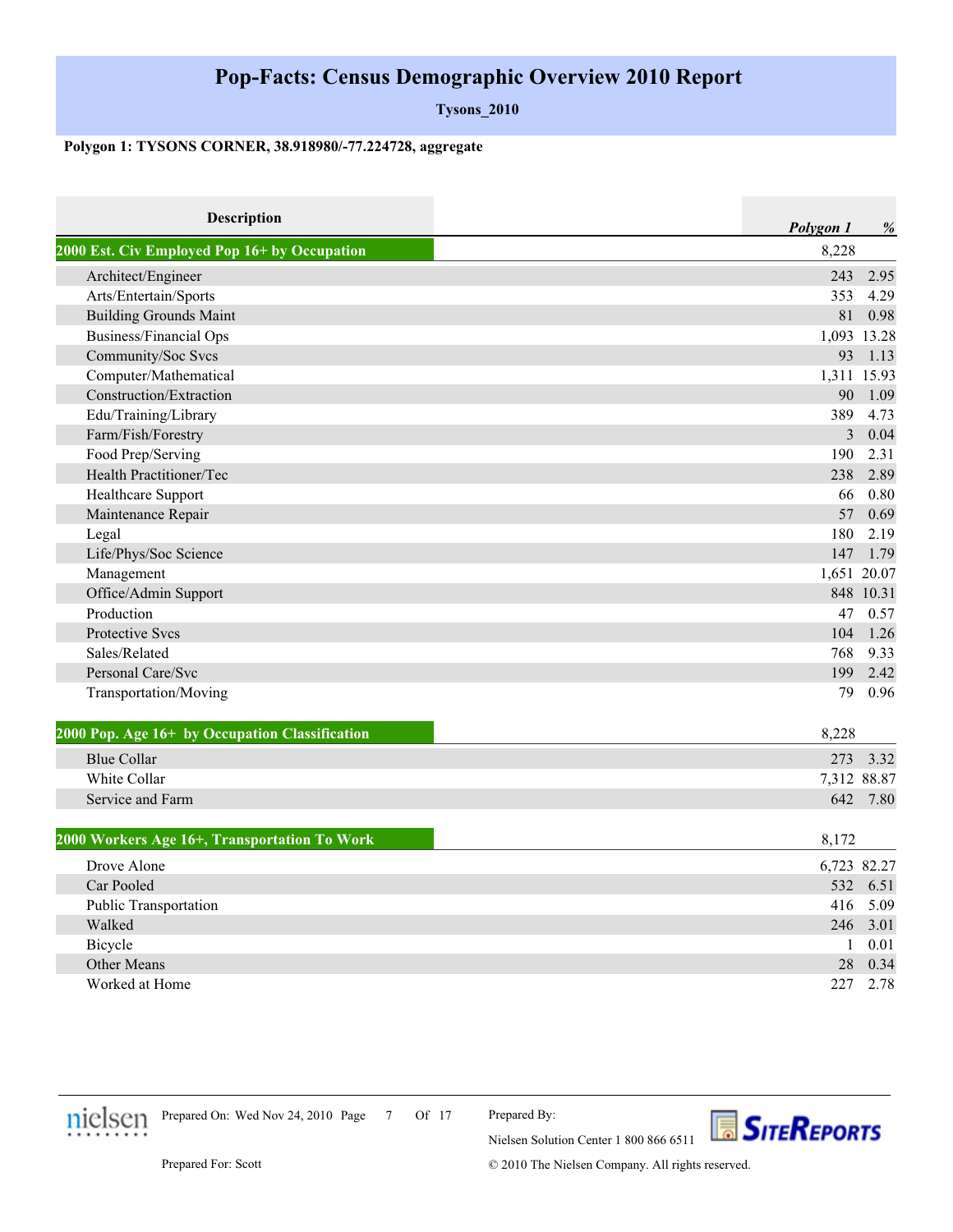**Tysons\_2010**

#### **Polygon 1: TYSONS CORNER, 38.918980/-77.224728, aggregate**

| <b>Description</b>                           | Polygon 1   | $\%$      |
|----------------------------------------------|-------------|-----------|
| 2000 Workers Age 16+ by Travel Time to Work  | 7,945       |           |
| Less than 15 Minutes                         | 1,977 24.88 |           |
| 15 - 29 Minutes                              | 3,097 38.98 |           |
| 30 - 44 Minutes                              | 2,003 25.21 |           |
| 45 - 59 Minutes                              | 579         | 7.29      |
| 60 or more Minutes                           | 290         | 3.65      |
| 2000 Average Travel Time to Work in Minutes  | 26.09       |           |
| <b>2000 Tenure of Occupied Housing Units</b> | 6,809       |           |
| Owner Occupied                               | 2,553 37.49 |           |
| Renter Occupied                              | 4,256 62.51 |           |
| 2000 Tenure By Age of Householder            | 6,800       |           |
| <b>Owner Occupied</b>                        | 2,571       |           |
| Householder 15 to 24 Years                   | 22          | 0.86      |
| Householder 25 to 34 Years                   |             | 288 11.20 |
| Householder 35 to 44 Years                   |             | 501 19.49 |
| Householder 45 to 54 Years                   |             | 531 20.65 |
| Householder 55 to 59 Years                   |             | 257 10.00 |
| Householder 60 to 64 Years                   |             | 234 9.10  |
| Householder 65 to 74 Years                   |             | 377 14.66 |
| Householder 75 to 84 Years                   |             | 280 10.89 |
| Householder 85 and over                      |             | 81 3.15   |
| <b>Renter Occupied</b>                       | 4,229       |           |
| Householder 15 to 24 Years                   | 404         | 9.55      |
| Householder 25 to 34 Years                   | 1,512 35.75 |           |
| Householder 35 to 44 Years                   | 1,035 24.47 |           |
| Householder 45 to 54 Years                   |             | 597 14.12 |
| Householder 55 to 59 Years                   |             | 112 2.65  |
| Householder 60 to 64 Years                   | 133         | 3.14      |
| Householder 65 to 74 Years                   | 254         | 6.01      |
| Householder 75 to 84 Years                   | 139         | 3.29      |
| Householder 85 and over                      | 42          | 0.99      |



Prepared On: Wed Nov 24, 2010 Page 8 Of 17

Prepared By:

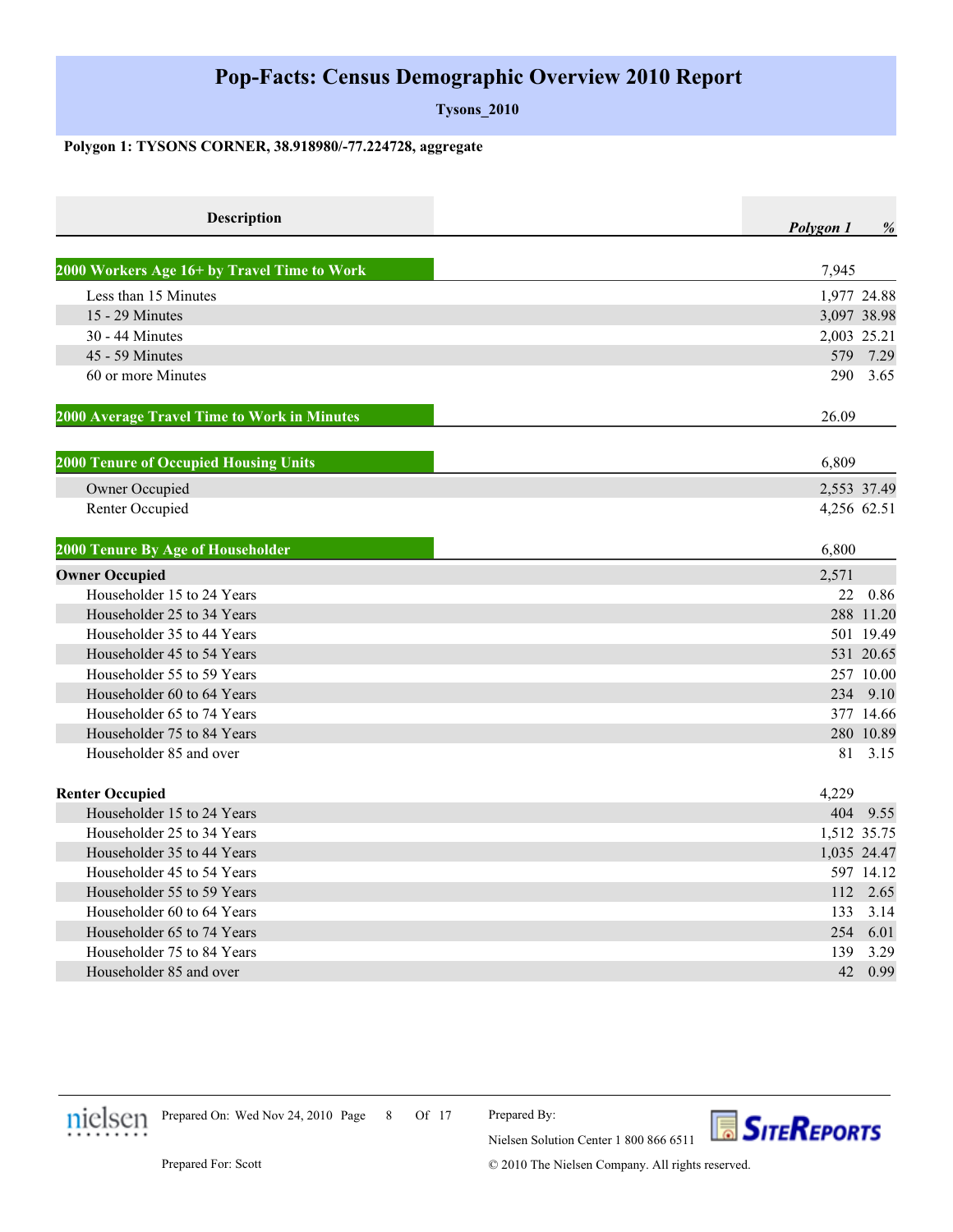**Tysons\_2010**

#### **Polygon 1: TYSONS CORNER, 38.918980/-77.224728, aggregate**

| Descrin |  | % |
|---------|--|---|
|         |  |   |

| 2000 Pop 65 and over by HH Type and Relationship |                  |           |
|--------------------------------------------------|------------------|-----------|
| <b>Total for Pop 65 and over</b>                 | 1,499            |           |
| <b>In Households:</b>                            | 1,499            |           |
| In Family Households:                            |                  | 833 55.57 |
| Householder                                      |                  | 434 28.95 |
| Male                                             |                  | 354 23.62 |
| Female                                           | 80               | 5.34      |
| Spouse                                           |                  | 269 17.95 |
| Parent                                           | 93               | 6.20      |
| <b>Other Relatives</b>                           | 35               | 2.33      |
| Nonrelatives                                     | 2                | 0.13      |
| In Non-Family Households:                        |                  | 666 44.43 |
| Male householder                                 | 137              | 9.14      |
| Living Alone                                     | 118              | 7.87      |
| Not Living Alone                                 | 18               | 1.20      |
| Female Householder                               |                  | 516 34.42 |
| Living Alone                                     |                  | 507 33.82 |
| Not Living Alone                                 | 9                | 0.60      |
| Nonrelatives                                     | 13               | 0.87      |
| <b>In Group Quarters:</b>                        | $\boldsymbol{0}$ |           |
| Institutionalized population                     | $\boldsymbol{0}$ | 0.00      |
| Noninstitutionalized population                  | $\boldsymbol{0}$ | 0.00      |
| <b>2000 All Owner-Occupied Housing Values</b>    | 2,571            |           |
| Value Less than \$20,000                         | 12               | 0.47      |
| Value \$20,000 - \$39,999                        | $\overline{2}$   | 0.08      |
| Value \$40,000 - \$59,999                        | 9                | 0.35      |
| Value \$60,000 - \$79,999                        | 73               | 2.84      |
| Value \$80,000 - \$99,999                        |                  | 368 14.31 |
| Value \$100,000 - \$149,999                      |                  | 676 26.29 |
| Value \$150,000 - \$199,999                      |                  | 481 18.71 |
| Value \$200,000 - \$299,999                      |                  | 561 21.82 |
| Value \$300,000 - \$399,999                      |                  | 272 10.58 |
| Value \$400,000 - \$499,999                      | 68               | 2.64      |
| Value \$500,000 - \$749,999                      | 48               | 1.87      |
| Value \$750,000 - \$999,999                      | $\theta$         | 0.00      |

Value \$1,000,000 or more 0 0.00



Prepared On: Wed Nov 24, 2010 Page 9 Of 17

Prepared By: